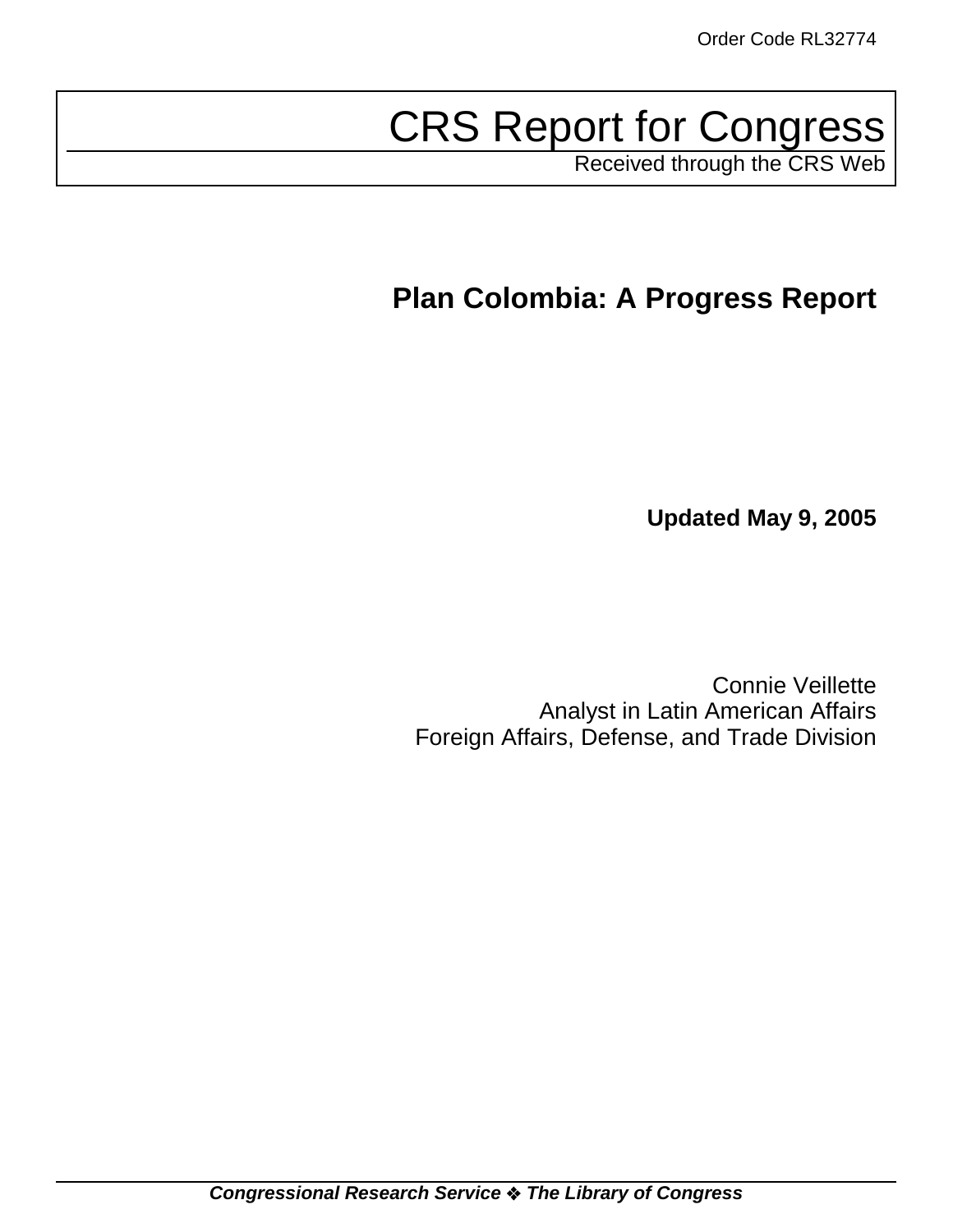### Plan Colombia: A Progress Report

#### **Summary**

Plan Colombia was developed by former President Pastrana (1998-2002) as a six-year plan to end Colombia's long armed conflict, eliminate drug trafficking, and promote economic and social development. The Andean Counterdrug Initiative (ACI) is the primary U.S. program that supports Plan Colombia. In addition, Colombia receives assistance from the Foreign Military Financing (FMF) program and the Department of Defense's central counternarcotics account. ACI funding for Plan Colombia from FY2000 through FY2005 totals approximately \$2.8 billion. When FMF and DOD assistance is included, the total level of U.S. support to Colombia is \$4.5 billion. The Administration has requested Congress to continue support for Plan Colombia beyond FY2005, with an additional \$463 million in ACI funding, and \$90 million in FMF requested for FY2006.

The objectives of Colombia and the United States differ in some aspects, although there is a significant overlap of goals. The primary U.S. objective is to prevent the flow of illegal drugs into the United States, as well as to help Colombia promote peace and economic development because it contributes to regional security in the Andes. The primary objectives of Colombia are to promote peace and economic development, increase security, and end drug trafficking. Both U.S. and Colombian objectives have also evolved over time from a strict counternarcotics focus to encompass counterterrorism activities.

Because Plan Colombia is a six-year plan, due to expire at the end of 2005, Congress will likely assess its progress in light of the Administration's request to continue funding the ACI account, the latter having no statutory end-date. Congress has expressed the expectation that funding would begin to decrease in FY2006. Some Members have also expressed the opinion that the ratio between interdiction and alternative development should become more balanced, and that the U.S. role should diminish as Colombia develops more operational capabilities.

While there has been measurable progress in Colombia's internal security, as indicated by decreases in violence, and in the eradication of drug crops, no effect has been seen with regard to price, purity, and availability of cocaine and heroin in the United States. Military operations against illegally armed groups have intensified, but the main leftist guerrilla group seems no closer to agreeing to a cease-fire. The demobilization of rightist paramilitary fighters is proceeding, but without a legal framework governing the process. Critics of U.S. policy argue that respect for human rights by the Colombian security forces is still a problem, and that counternarcotics programs have negative consequences for the civilian population, and for the promotion of democracy in general.

For more information on Colombia and the Andean Counterdrug Initative, see CRS Report RL32250 *Colombia: Issues for Congress* by Connie Veillette, and CRS Report RL32337 *Andean Counterdrug Initiative (ACI) and Related Funding Programs: FY2005 Assistance* by Connie Veillette*.* This report will be updated as new data becomes available.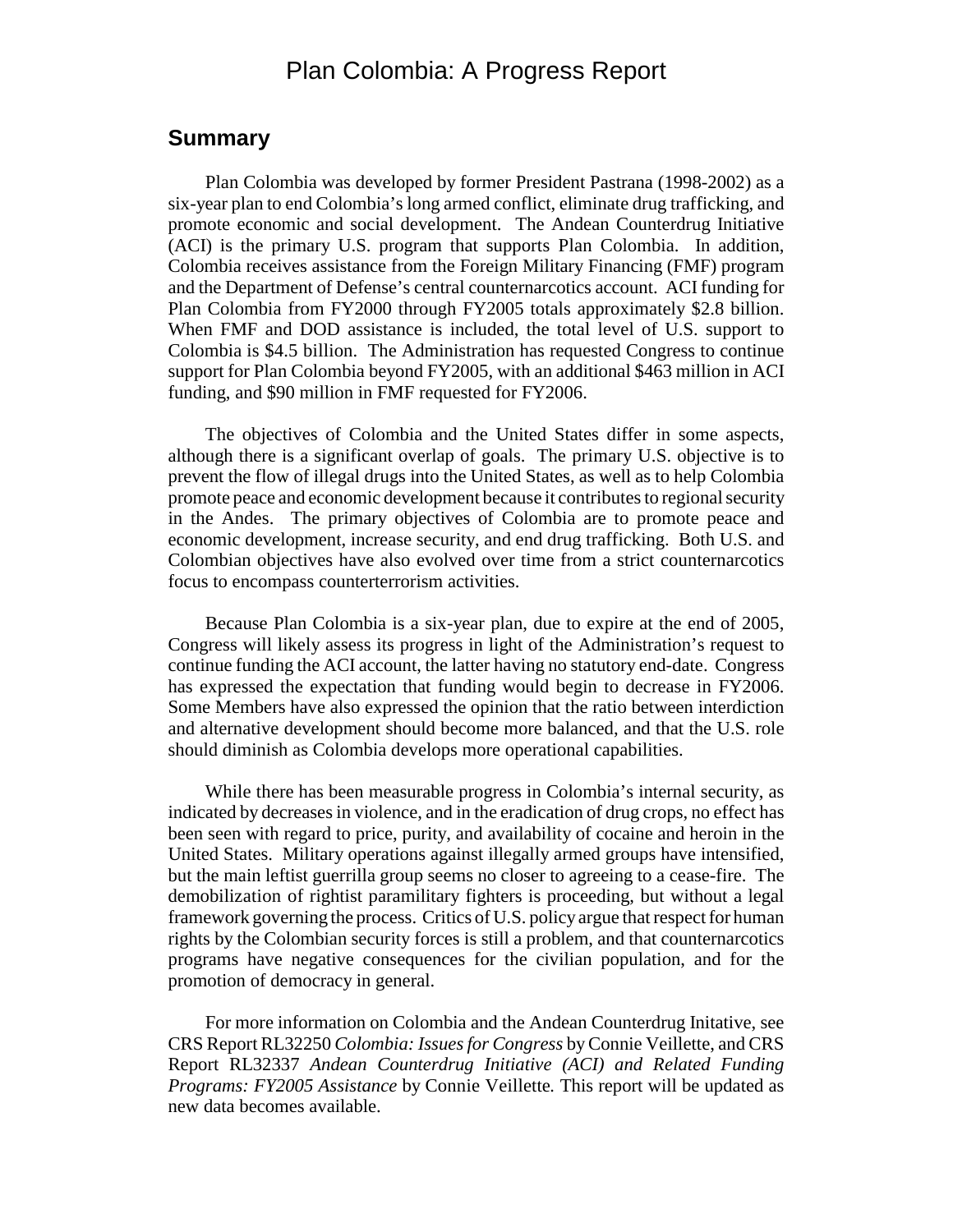### **Contents**

| Promotion of Democracy, Rule of Law, and Human Rights  11 |
|-----------------------------------------------------------|
|                                                           |
|                                                           |

## **List of Tables**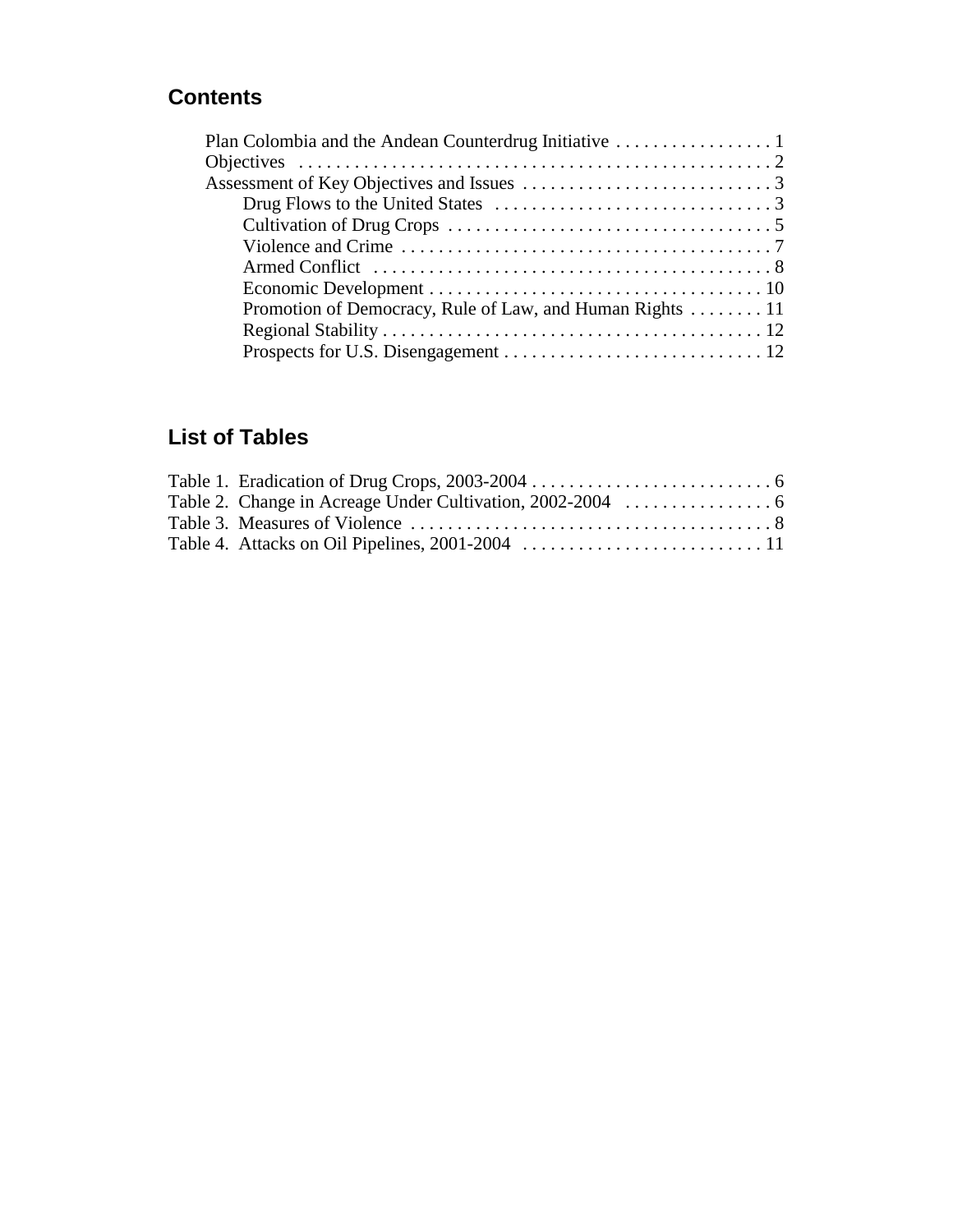# Plan Colombia: A Progress Report

#### **Plan Colombia and the Andean Counterdrug Initiative**

Plan Colombia was developed by former President Pastrana (1998-2002) as a six-year plan to end the country's 40-year old armed conflict, eliminate drug trafficking, and promote economic and social development. President Uribe (2002 present) has continued the work of Plan Colombia, but with an increased emphasis on security concerns. It was envisioned that a significant portion of the costs of Plan Colombia would be provided by the international community, although to date, the United States has been the most significant contributor.<sup>1</sup>

The Andean Counterdrug Initiative (ACI) is the primary U.S. program that supports Plan Colombia, as well as assistance to other nations in the Andean region. In addition to ACI funding, Colombia also benefits from the Foreign Military Financing (FMF) program, and the Department of Defense's central counternarcotics account. U.S. support for Plan Colombia began in 2000, when Congress passed legislation (P.L. 106-246) providing \$1.3 billion for the region in interdiction and development assistance. ACI funding for Plan Colombia from FY2000 through FY2005 totals approximately \$2.8 billion. When FMF and DOD assistance is included, the total level of U.S. support to Colombia is \$4.5 billion.

The Administration has requested Congress to continue support for Plan Colombia beyond FY2005 with an additional \$463 million in ACI funds, and \$90 million in FMF requested for FY2006. U.S. resources support the eradication of coca and opium poppy crops, the interdiction of narcotics trafficking, and the protection of infrastructure, through the training and material support for Colombia's security forces. U.S. programs also support alternative crop development and infrastructure development to give coca and opium poppy farmers alternative sources of income, and institution building programs to strengthen democracy. Components of U.S. assistance include human rights training.

Because Plan Colombia is a six-year plan, due to expire at the end of 2005, Congress will likely assess its progress in light of the Administration request to continue ACI funding, the latter having no statutory end-date.<sup>2</sup> The House-passed

<sup>&</sup>lt;sup>1</sup> The original plan estimated costs to be \$7.5 billion, with \$3.5 billion coming from international donors and the remainder from the government of Colombia. "Plan Colombia Fact Sheet," Bureau of Western Hemisphere Affairs, U.S. Department of State, March 14, 2001. European countries provide economic and social development funds but do not consider them to be in support of Plan Colombia.

<sup>&</sup>lt;sup>2</sup> Several congressional hearings were held in 2003 and 2004 to assess the progress of Plan Colombia, with Members specifically referring to its expiration at the end of 2005. In 2005, (continued...)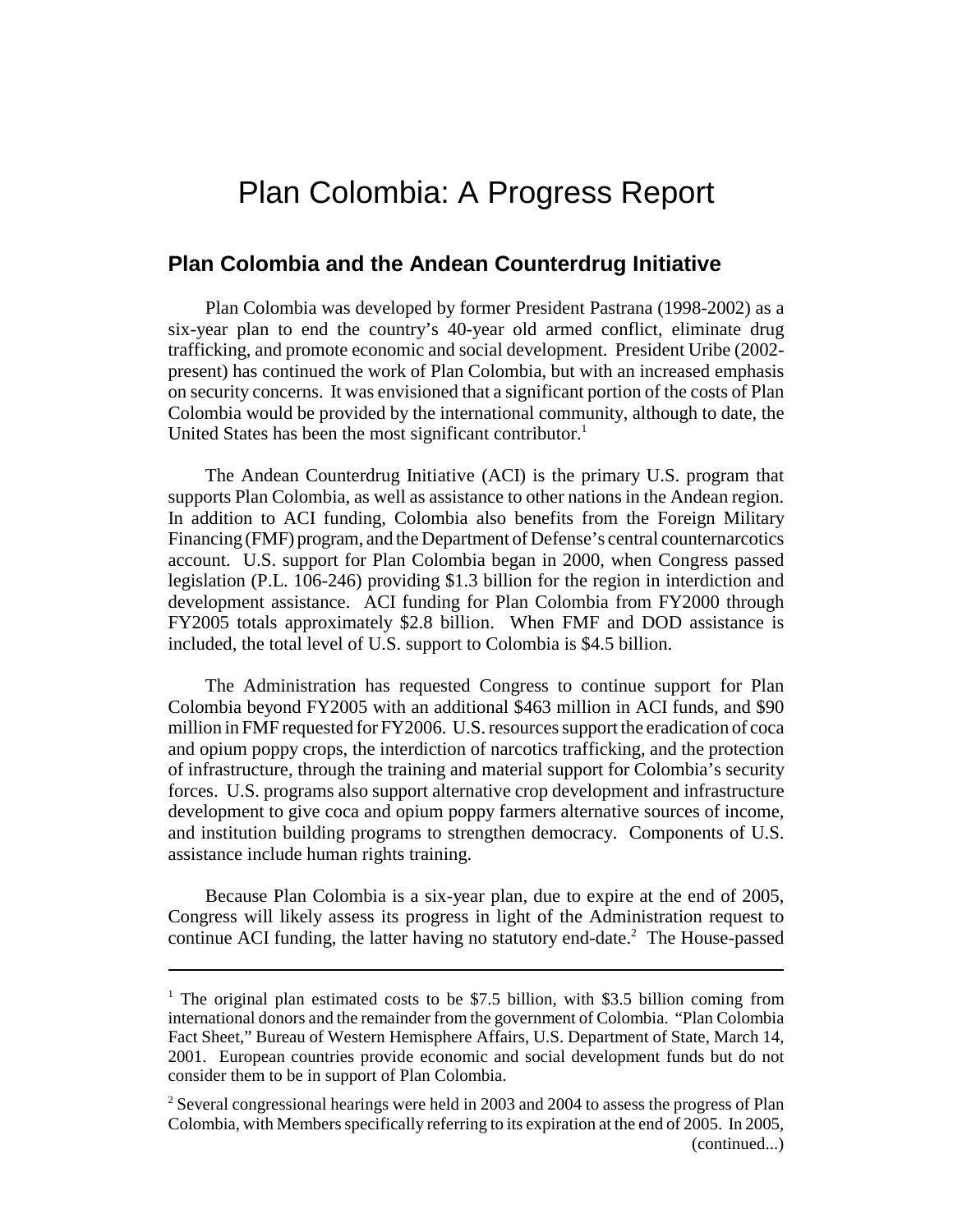FY2005 Foreign Operations Appropriations Act (H.R. 4818) expressed concern that the FY2005 budget request increased ACI levels for Colombia, despite its scheduled conclusion. The language noted the Committee's expectation that the FY2006 request for Colombia would be less. However, the FY2006 request essentially maintains the same level of funding for Colombia, \$463 million. The House bill, as well as some individual Members of Congress, expressed the opinion that the ratio between alternative development and interdiction should be more balanced. The FY2006 request maintains the same balance as in FY2005: \$124.8 million for alternative development and institution building; \$27.4 million for rule of law programs; and \$310.9 million for interdiction. Other Members have suggested the need for an exit strategy that would have Colombia develop the capabilities to take over the types of operations for which the United States is now providing support.

#### **Objectives**

The objectives of Colombia and the United States for Plan Colombia differ in some aspects, although there is a significant overlap of goals. The primary U.S. objective is to prevent the flow of illegal drugs into the United States, as well as to help Colombia promote peace and economic development because it contributes to regional security in the Andes.<sup>3</sup> The primary objectives of Colombia are to promote peace and economic development, and increase security. Addressing drug trafficking is considered a key aspect of those objectives.<sup>4</sup>

The objectives of each country have evolved over time. This evolution became evident when President Uribe was elected on a platform of taking a tougher approach to the illegally armed groups (IAG) that operate in the country and benefit from participation in drug trafficking. He vowed not to negotiate with any of the armed groups until they declared a cease-fire and disarmed. In addition, Uribe implemented new laws giving the security forces increased powers, and instituted a one-time tax to be used to increase the troop strength and capabilities of the Colombian military. He increasingly equated the guerrillas with drug traffickers and terrorists, and initiated a military campaign, called *Plan Patriota*, to recapture guerrilla-controlled territory.

 $2$  (...continued)

Senator Norm Coleman asked then Secretary-designate, Condaleeza Rice, at her confirmation hearings about the next phase of Plan Colombia, considering its expiration in 2005.

<sup>&</sup>lt;sup>3</sup> Statement of the President, William J. Clinton, Office of the Press Secretary, January 11, 2000.

<sup>4</sup> *Plan Colombia: Plan for Peace, Prosperity, and the Strengthening of the State*, Government of Colombia, Office of the Presidency, October 1999. "The government is committed to consolidating the central responsibilities of the state: promoting democracy and the rule of law and the monopoly in the application of justice, territorial integrity, employment, respect for human rights and human dignity, and the preservation of order as established by political and social rules....It is central to this strategy to move forward decisively in partnership with the countries which produce and those which consume illegal drugs, under the principles of reciprocity and equality."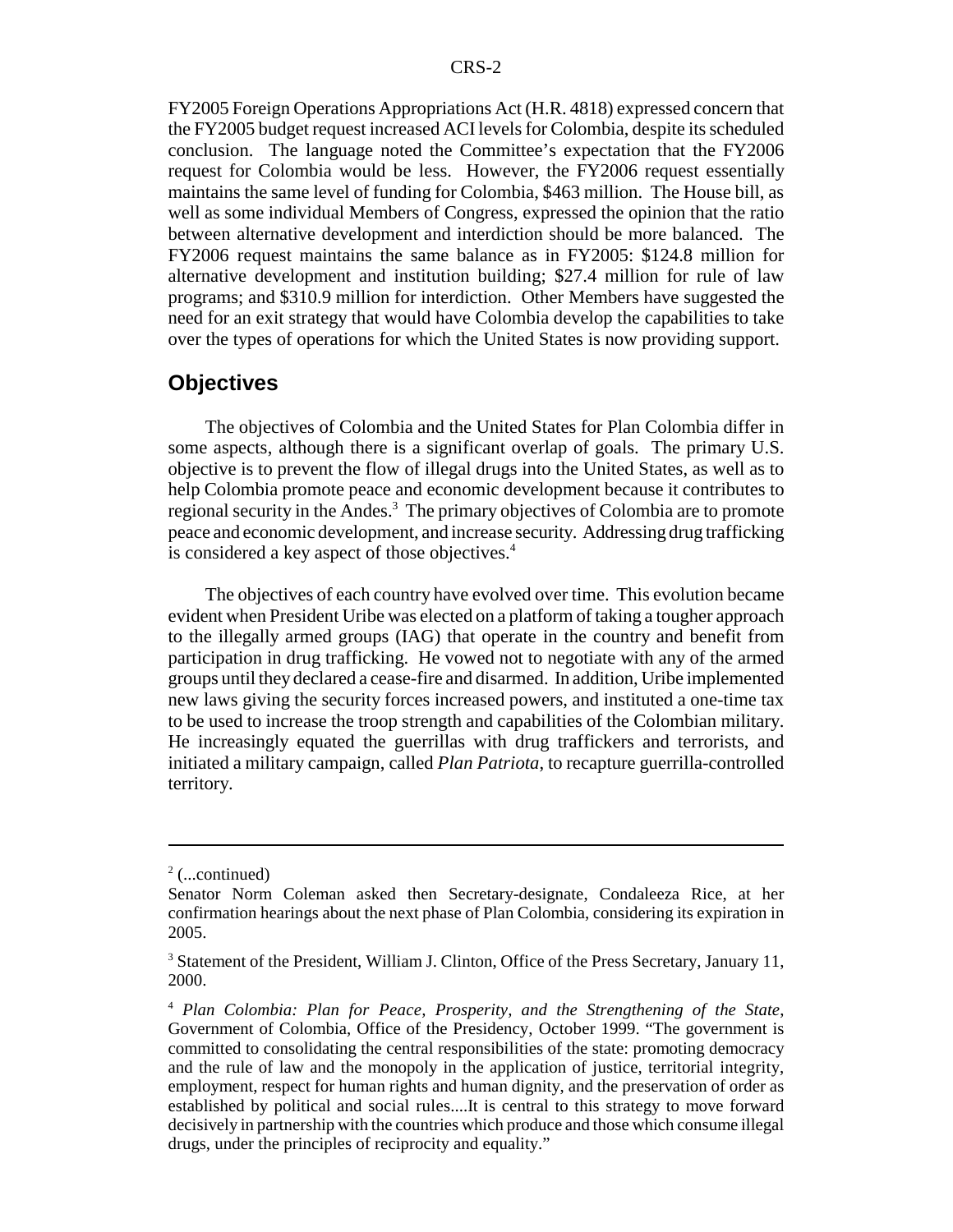U.S. policy has also evolved from a strictly counternarcotics focus to support for Colombia's fight against IAGs. In 2002, the Administration requested, and Congress approved, expanded authority to use U.S. counternarcotics funds for a unified campaign to fight both drug trafficking and terrorist organizations in Colombia.<sup>5</sup> The three main armed organizations in Colombia — the leftist Revolutionary Armed Forces of Colombia (FARC), and the National Liberation Army (ELN), and the rightist United Self-Defense Forces of Colombia (AUC) have been designated foreign terrorist organizations (FTOs) by the State Department, [pursuant to section 219 of the Immigration and Nationality Act, as amended by the Antiterrorism and Effective Death Penalty Act of 1996 (P.L. 104-132)].<sup>6</sup> In 2003 the FARC and AUC were designated Significant Foreign Narcotics Traffickers under the Foreign Narcotics Kingpin Designation Act (P.L. 106-120).

#### **Assessment of Key Objectives and Issues**

**Drug Flows to the United States.** Despite increased eradication of drug crops and interdiction efforts under Plan Colombia, U.S. government agencies responsible for tracking drug trends report that the availability, price, and purity of cocaine and heroin in the United States have remained stable. Colombia produces most<sup>7</sup> of the world supply, with 90% of the cocaine entering the United States originating in or transiting through Colombia. The country also produces significant quantities of high quality heroin. The supply of drugs is often judged by changes in price, with higher prices signifying decreased supply. However, for the period covering December 2002 through May 2003, the Office of National Drug Control Policy (ONDCP) reports that prices for both cocaine and heroin remained stable, with prices falling in some of the 25 cities surveyed.<sup>8</sup> An April 2004 report from the Justice Department's National Drug Intelligence Center (NDIC) found that cocaine, in both its powder and crack forms, is "readily available throughout the country and overall availability appears to be stable." NDIC also reported that heroin availability has remained stable and has increased in many suburban and rural areas.<sup>9</sup>

There are several reasons why prices and supply have remained stable despite increased eradication efforts. In testimony before Congress in June 2004, John P. Walters of the ONDCP argued that interdiction efforts take time to show their impact on price and availability, and that the effect would begin to show in the next 12

<sup>&</sup>lt;sup>5</sup> The State Department and DOD explain this expanded authority as providing them with flexibility in situations where there is no clear line between drug and terrorist activity.

<sup>&</sup>lt;sup>6</sup> The ELN and FARC were first designated FTOs in 1997, and subsequently redesignated in 2001. The AUC was first designated in 2001.

<sup>&</sup>lt;sup>7</sup> The United Nations Office on Drugs and Crime (UNODC) estimates that 67% of the world's cocaine supply was produced in Colombia in 2003. The State Department's *International Narcotics Control Strategy Report* (INCSR) puts the figure at 80%.

<sup>8</sup> Office of National Drug Control Policy, *Pulse Check*, January 2004.

<sup>9</sup> U.S. Department of Justice, National Drug Intelligence Center, *National Drug Threat Assessment 2004*, April 2004.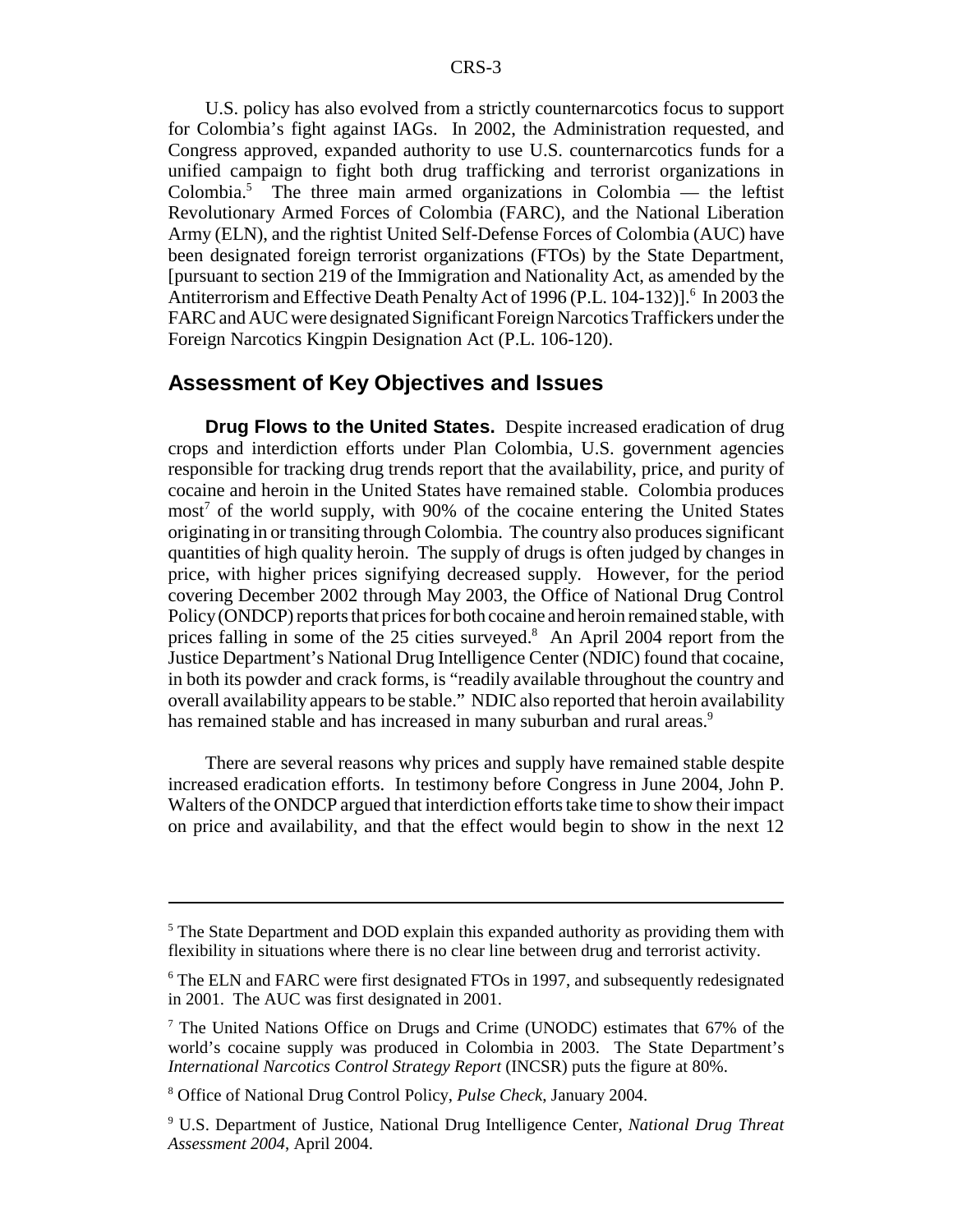months.<sup>10</sup> Some argue that an increase in the street price of cocaine and heroin is unlikely to appear in the near term because of the large profit margin. Even if the availability of coca leaf and opium poppies is decreasing, and consequently the price for the raw materials is increasing, they constitute a very small fraction of the U.S. retail price.<sup>11</sup> Traffickers are easily able to absorb this increased cost.<sup>12</sup>

With regard to drug purity, according to the ONDCP, the purity of cocaine has remained stable since the mid-1980s. Heroin purity has steadily increased since the  $1980s$ ,<sup>13</sup> with current purity levels possibly reflecting a higher quality of heroin produced in Colombia. At the same time, the National Institute on Drug Abuse (NIDA) reported that drug use among young people has declined by 11% from 2001 to 2003, and again by  $6\%$  from 2003 to 2004.<sup>14</sup> While these surveys report a declining trend in overall drug use, they also report that the use of cocaine and heroin has remained stable. In fact, the National Survey on Drug Use and Health reported that "There was no change in the overall rate of illicit drug use between 2002 and 2003."15 The same report showed that cocaine and heroin use has remained stable over the same time period at 2.3 million persons (not limited to young Americans) and 119,000 users respectively. Some observers criticize the value of these types of surveys because they rely on self-reporting.<sup>16</sup>

The interdiction of the final product, rather than the raw ingredients, imposes greater costs on traffickers. In June 2004, the Drug Enforcement Agency (DEA) reported that domestic seizures of heroin had steadily increased from 1,152 kilograms in 1999 to 2,351 kilograms in 2003. Seizures of cocaine, both domestic and maritime, have increased from 106,623 kilograms in 2000 to 115,725 kilograms in

13 Ibid. ONDCP *Pulse Check*.

 $10$  John P. Walters, ONDCP, testimony before the House Government Reform Committee, "A Status Report on Plan Colombia Successes and Remaining Challenges," June 17, 2004. "...we believe we will see a change in the availability in the United States in the next 12 months as a result of what happens here....It takes some time between the planting and the processing and the shipping and the dealing, we believe that will probably first appear in reductions in purity, because most of the market for this product as you know is dependent individuals."

<sup>&</sup>lt;sup>11</sup> According to a 1994 study, coca leaf constitutes 2% of the retail price of cocaine. James Painter, *Bolivia and Coca: A Study in Dependency*, Boulder: Lynne Rienner Publishers, 1994. See also Kathryn Ledebur, "Bolivia: Clear Consequences" in *Drugs and Democracy in Latin America: The Impact of U.S. Policy*, edited by Coletta A. Youngers and Eileen Rosin, Lynne Rienner Publishers, 2005.

<sup>12</sup> John M. Walsh, *Drug War Monitor: Are We There Yet?*, Washington Office on Latin America, December 2004. "For less than \$1,000, traffickers can purchase the coca leaf needed to produce a kilogram of cocaine that retails for about \$150,000 in the United States (when sold in \$100 units of one gram each, two-thirds pure.)"

<sup>14</sup> National Institute on Drug Abuse, *2003 Monitoring the Future,* December 2003, and *2004 Monitoring the Future*, December 21, 2004.

<sup>15</sup> Substance Abuse and Mental Health Services Administration (SAMSHA), *Findings from the 2003 National Survey on Drug Use and Health*, September 2004.

<sup>&</sup>lt;sup>16</sup> Ibid. Walsh.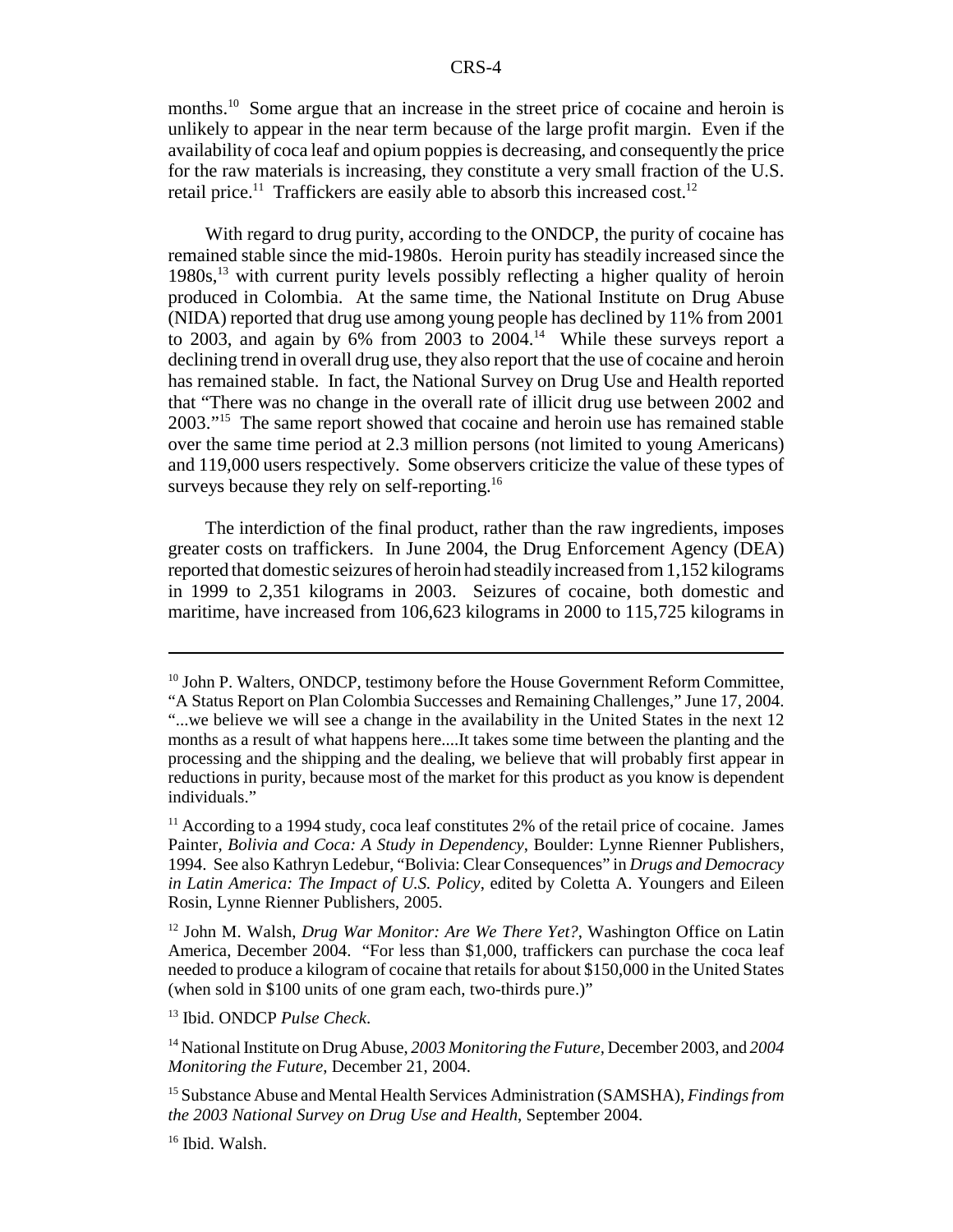2003. Much of this gain is from maritime seizures in the South Atlantic and Caribbean, and southwest Pacific regions. Operation Panama Express, which targets Colombian cocaine trafficking in the Caribbean and eastern Pacific oceans, resulted in seizures of more than 15.7 metric tons since it began operations in February 2000.17 In Colombia, the Ministry of Defense reports cocaine seizures of 148 tons in 2004, a 30% increase from 2003, and heroin seizures of 721 kilograms in 2004, a 43.9% increase from 2003. The State Department's *International Narcotics Strategy Report 2005* (INCSR) credited the Air Bridge Denial (ABD) program (a joint U.S.-Colombian aerial interdiction program) with the destruction of 13 aircraft, the capture of three aircraft in Colombia and eight in Central America, and the seizure of about 3 metric tons of cocaine in 2004. This is in addition to the destruction of several aircraft and the seizure of more than five metric tons of cocaine during 2003. The U.S.-funded Special Reconnaissance and Assault Unit of the Colombian Navy seized 12 metric tons of cocaine, 12 kilograms of heroin, 17 "gofast" boats, 34 outboard motor boats, 2 commercial fishing vessels, and 75 traffickers. The Colombian Police Anti-Narcotics Directorate (DIRAN) is credited with destroying 83 laboratories, and seizing 48 metric tons of cocaine and cocaine base, 1,539 metric tons of solid precursors and 755,588 gallons of liquid precursors. (Solid and liquid precursors, such as kerosene, are used to process coca leaf into cocaine base.) $18$ 

**Cultivation of Drug Crops.** Both the State Department and United Nations report significant decreases in acreage devoted to growing drug crops since 2001, although the Office of National Drug Control Policy (ONDCP) recently reported no significant reduction of coca cultivation during  $2004<sup>19</sup>$ . A key component of Plan Colombia is the manual and aerial eradication of coca and poppy crops. (See the tables below for eradication and cultivation statistics.) The United Nations Office on Drugs and Crime (UNODC) estimates that at the end of 2003, Colombia had 212,506 acres of coca under cultivation, having reduced its production by 47% since 2000. Opium poppy under cultivation covered about 10,000 acres, from 16,000 acres in 2000.<sup>20</sup> In 2004, ONDCP reports that  $337,000$  acres of coca and  $27,000$  acres of opium poppy were sprayed. However, its recently completed survey concluded that the area under cultivation for coca remained stable in 2004, due to replantings of previously eradicated crops. Although the 282,000 acres of existing coca crops remained stable, ONDCP argues that cocaine production fell from 460 to 430 metric

<sup>17</sup> U.S. Drug Enforcement Agency, Drug Intelligence Briefing, *Federal-Wide Drug Seizures 1999-2003*, June 2004.

<sup>18</sup> U.S. Department of State, *International Narcotics Control Strategy Report 2004* (covering 2003, released in March 2004), and *International Narcotics Control Strategy Report 2005* (covering 2004, relased in March 2005).

<sup>19</sup> ONDCP, *2004 Coca and Opium Poppy Estimates for Colombia and the Andes*, March 25, 2005.

<sup>20</sup> United Nations Office of Drugs and Crime, *2004 World Drug Report*, June 2004. While the State Department reports that 323,400 acres were sprayed in 2004, the United Nations reports that there were 212,506 acres of coca under cultivation by the end of 2003. The difference could be due to different survey methodology used, or to replantings. Spraying does not prevent, although it may discourage, replantings of illicit crops.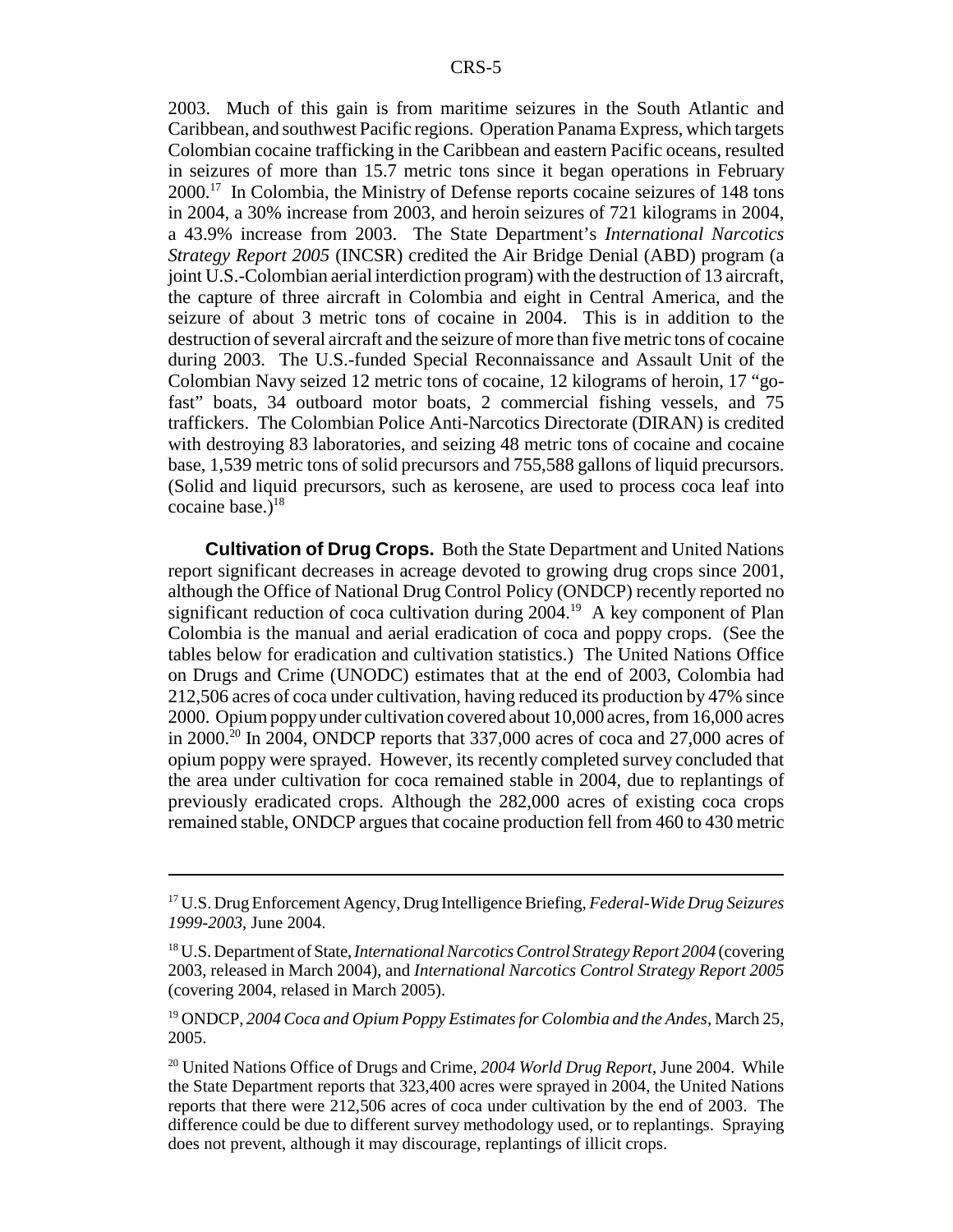tons in the previous year because newly-planted crops are less productive. Opium poppy cultivation decreased by 52% between 2003 and 2004.

In order to induce growers to give up illicit crops, ACI funding supports alternative development programs administered by the U.S. Agency for International Development. The State Department reports that 12,845 families benefitted from this type of assistance in 2004, and a total of 44,015 families have benefitted since 2001. The program supported the development of 40,791 acres of licit crops in 2004, and 136,000 acres since 2001. In 2004, USAID completed 244 infrastructure projects, bringing the total to 874 since 2001.

|                                 | 2003    | 2004    |
|---------------------------------|---------|---------|
| Coca crops sprayed              | 313,800 | 337,427 |
| Opium poppy sprayed             | 7,000   | 7,561   |
| Coca crops manually eradicated  | 21,000  | 27,159  |
| Opium poppy manually eradicated | 2,500   | 3.69    |

| Table 1. Eradication of Drug Crops, 2003-2004 |  |
|-----------------------------------------------|--|
| (in acres)                                    |  |

**Source:** U.S. Department of State, *INCSR 2005*.

|  |  | Table 2. Change in Acreage Under Cultivation, 2002-2004 |  |  |
|--|--|---------------------------------------------------------|--|--|
|--|--|---------------------------------------------------------|--|--|

|                    | 2002   | 2003   | 2004   |
|--------------------|--------|--------|--------|
| Coca               | $-15%$ | $-21%$ | $-0\%$ |
| <b>Opium Poppy</b> | $-24%$ | $-10%$ | $-52%$ |

**Source:** U.S. Department of State, *INCSR 2005*, and ONDCP.

The eradication program, including the aerial fumigation of crops, has been controversial. Criticism has centered on the possible environmental and health effects of the fumigant used, and on the pace of development programs to provide farmers with alternatives to drug crop cultivation. Some critics argue that the ratio of security assistance to alternative development programs is skewed too heavily in favor of the former. They contend that more resources need to be devoted to development as the only sustainable method to reduce drug crop cultivation in the long run.<sup>21</sup> They believe the focus on counternarcotics at the level of coca cultivation

<sup>&</sup>lt;sup>21</sup> Lisa Haugaard, Adam Isacson, Kimberly Stanton, John Walsh and Jeff Vogt, "Blueprint for a New Colombia Policy," March 2005, and Coletta A. Youngers and Eileen Rosin, "The (continued...)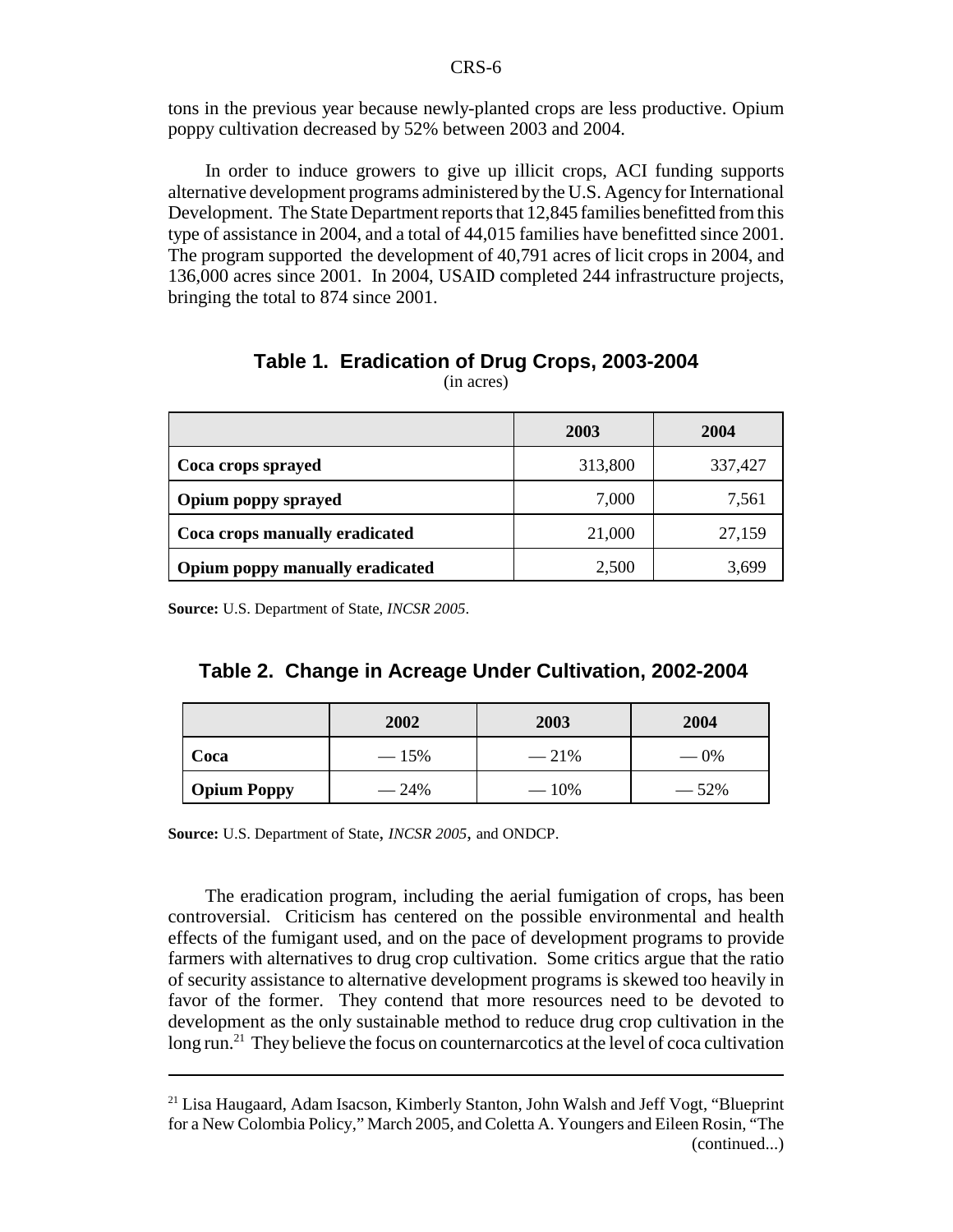causes serious problems for growers who rely on illicit crops for their livelihoods. They contend that spray drift has destroyed licit crops and that growers seeking compensation, as provided by law, are regularly denied benefits.<sup>22</sup> Some observers also contend that eradication of crops in one area results in their displacement to other areas, and they cite coca production increases in Bolivia of 17% in 2003. In the same period, cultivation in Peru dropped 15%. In 2004, cultivation increased slightly in Bolivia and fell slightly in Peru, according to ONDCP. This information counters the prediction of an official with Peru's anti-narcotics agency that acreage devoted to growing coca probably increased in 2004 and that further increases could be expected in  $2005.<sup>23</sup>$ 

Some observers argue that reporting the acreage of crops sprayed does not reflect actual cultivation, and that the technology used does not produce accurate assessments. Fumigation causes defoliation, but does not always kill the plant. Further, spraying does not prevent, although it may discourage, the replantings of illicit crops. There are also indications that growers are resorting to smaller plots, and are interspersing them with legitimate crops, making the aerial imaging of plantings difficult. The UNODC reported that the size of single plots had decreased, with the majority on plots of 7.4 acres or less. $24$ 

**Violence and Crime.** Most observers agree that public safety conditions in Colombia have improved. Police have been redeployed to areas from which they had been previously ousted by armed groups, and now have a presence in every municipality. A greater security presence has significantly given Colombians more confidence to travel by road. According to the State Department, the Colombian National Police has trained and deployed 9,176 officers to rural areas, 8,166 to protect major roadways, and 397 to defend 12 of the country's 16 petroleum pipelines. Although the rate of kidnappings has decreased significantly, Colombia still has the highest kidnapping rate in the world. Various studies conclude that the cost of the armed conflict to the Colombian economy is between 3% and 7% of  $GDP<sup>25</sup>$ 

 $21$  (...continued)

U.S. 'War on Drugs': Its Impact in Latin America and the Caribbean," in *Drugs and Democracy in Latin America: The Impact of U.S. Policy*, Lynne Rienner Publishers, 2004.

<sup>22</sup> Maria Clemencia Ramirez Lemus, Kimberly Stanton and John Walsh, "Colombia: A Vicious Circle of Drugs and War," in *Drugs and Democracy in Latin America: The Impact of U.S. Policy*, Lynne Rienner Publishers, 2004.

<sup>23</sup> Robin Emmott, "Colombia Cocaine Purge Drives Up Peru Drug Output," *Reuters*, January 8, 2005. Fernando Hurtado, deputy head of DEVIDA, the government anti-narcotics agency, was quoted: "Coca eradication in Colombia has been successful, but less coca means prices rise and drug traffickers are coming to Peru to plant."

 $24$  Ibid. UNODC. See also, "War And Drugs in Colombia," International Crisis Group, January 27, 2005, and "Going to Extremes: The U.S. Funded Aerial Eradication Program in Colombia," Latin American Working Group, March 2003.

<sup>25</sup> Mauricio Cárdenas, Ximena Cadena, and Carlos Caballero, "Análisis del Incremento en el Gasto en Defensa y Seguridad: Resultados y Sostenibilidad de la Estrategia," Fundación (continued...)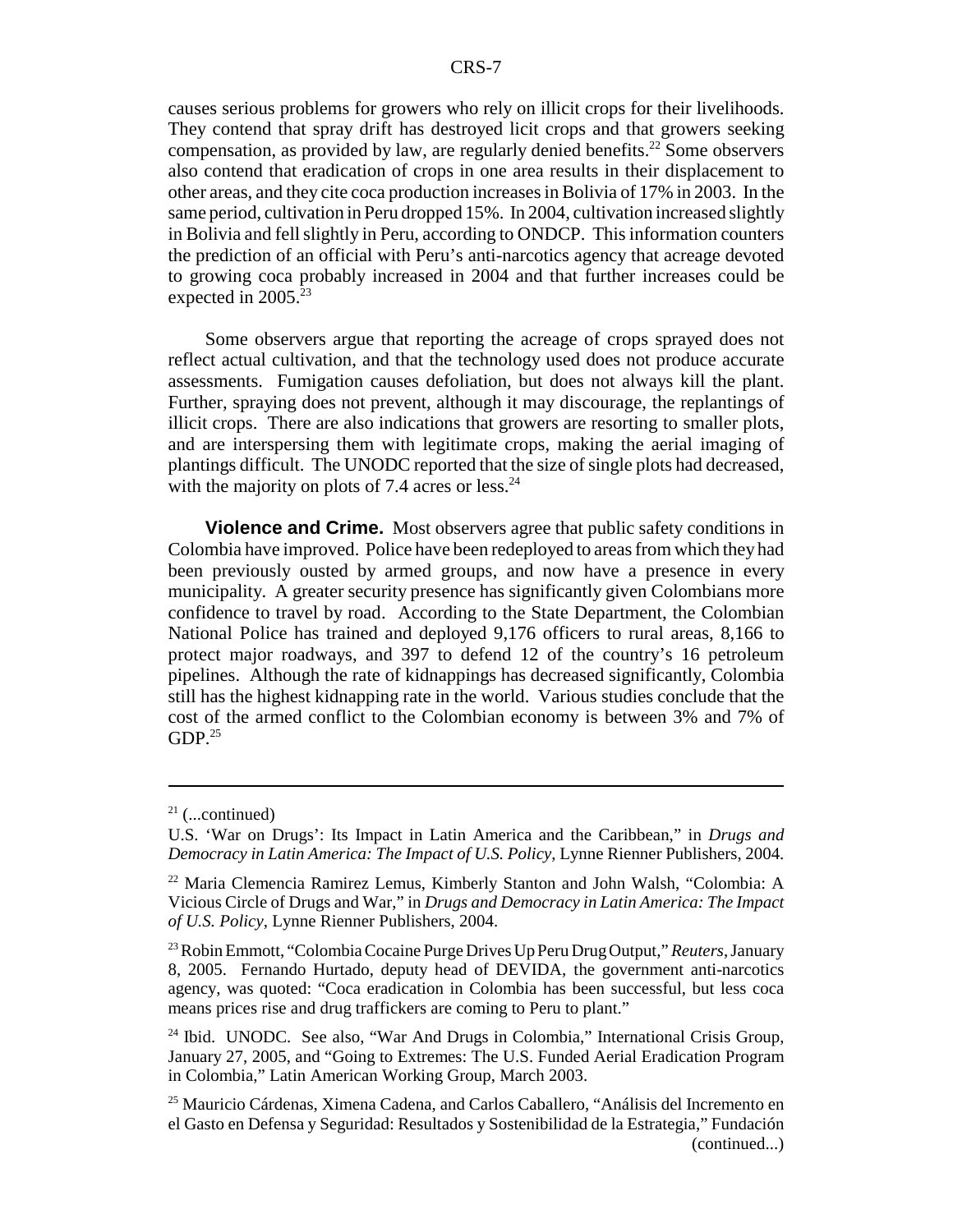|                                        | 2004   |
|----------------------------------------|--------|
| <b>Homicides</b>                       | $-15%$ |
| <b>Massacre Events</b>                 | $-52%$ |
| <b>Massacre Victims</b>                | — 48%  |
| <b>Kidnappings</b> (total)             | $-34%$ |
| <b>Kidnappings for Extortion</b>       | 49%    |
| <b>Illegal Road Blocks (Jan.-Oct.)</b> | 62%    |

#### **Table 3. Measures of Violence**

**Source:** Ministry of Defense, Government of Colombia

**Armed Conflict.** A major goal of the Colombian government is to end the armed conflict that has plagued the country for more than 40 years. Several illegally armed groups of both the right and left operate in the country and derive profit from participating in the drug trade. The two main leftist guerrilla groups are the Revolutionary Armed Forces of Colombia (FARC) and the National Liberation Army (ELN). Most of the rightist paramilitary groups are coordinated by the United Self-Defense Forces of Colombia (AUC). The AUC, with estimated membership ranging from 12,000 to 19,000, has agreed to demobilize, resulting in their planned disbandment by the end of 2005. While legislation that would provide for conditional sentencing for their human rights abuses and other crimes, as well as their reintegration into society, has not yet been approved by the Colombian legislature, the demobilization process has been proceeding. By the end of 2004, about 3,500 members have demobilized. In January 2005, another 900 laid down their arms. Critics of the program argue that a legal framework is not in place that would hold AUC members accountable for their crimes, that the process is being exploited by common criminals seeking government relief, and that the AUC has not abided by the terms of a cease-fire that was an integral component of the demobilization process.26

Negotiations with the FARC have not taken place under the Uribe Administration, since the FARC has refused Uribe's demands that they first agree to a cease-fire and demobilization. The FARC controls vast territory in the country, mainly in the southern and eastern regions. There is conflicting evidence of FARC resources, most likely due to the difficulty in determining the extent of their business activities. The United Nations estimates that the FARC's average annual income is \$342 million of which \$204 million comes from the drug trade. However, the

 $25$  (...continued)

Seguridad y Democracia, February 2005.

<sup>&</sup>lt;sup>26</sup> Human Rights Watch, "Colombia Demobilization Scheme Ensures Injustice," January 18, 2005.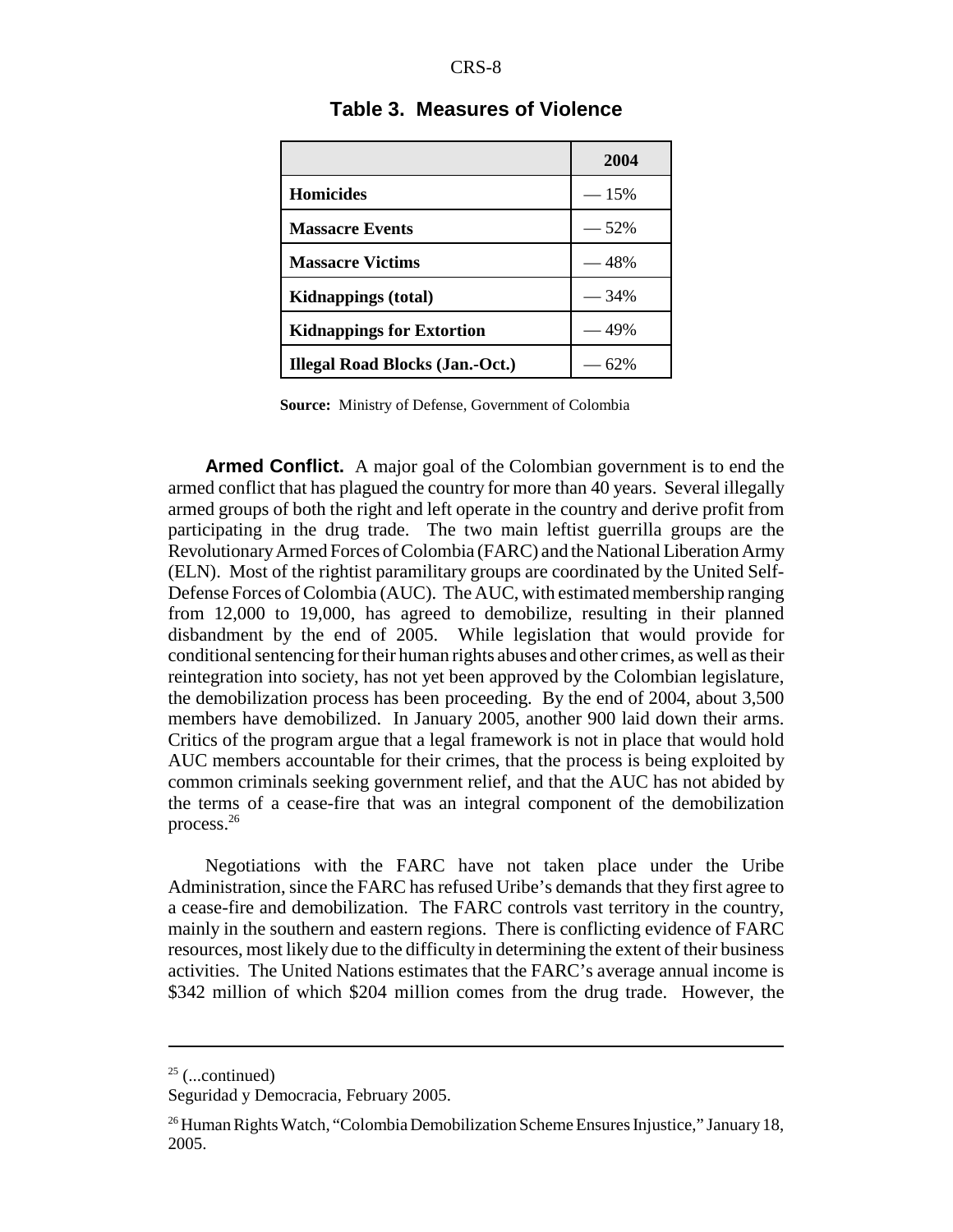Colombian Finance Ministry reports FARC revenue in 2003 at \$77.16 million, of which drug trafficking accounted for  $$11.54$  million.<sup>27</sup>

In mid-2003, the Colombian military's *Plan Patriota*, a campaign to recapture FARC-held territory, began operations to secure the capital and environs of Bogotá from FARC attack. This phase was largely seen as successful, based on the decrease in kidnappings and roadblocks in the region. In 2004, military operations, conducted by up to 17,000 troops, turned to regaining FARC territory in the southern and eastern regions of the country. Anecdotal evidence indicates that the Colombian military has forced the FARC to change tactics by atomizing into smaller cells to avoid detection and reducing the number of large-scale attacks on military facilities.<sup>28</sup> However, recent FARC attacks on military facilities and other military engagements have resulted in about 70 Colombian military casualties and indicate an offensive capability.

The Colombian military claims that *Plan Patriota* has reduced FARC ranks from 18,000 to 12,000 in the past year.<sup>29</sup> Information provided by the Office of the Colombian President reports that the campaign was able to take back control of 11 FARC-run villages, destroy more than 400 FARC camps, capture 1,534 explosive devices and 323 gas-cylinder bombs, kill 2,518 combatants, and capture large amounts of ammunition and weapons. With regard to FARC drug trafficking activities, as of September 2004, it was reported that the Colombian military located and destroyed more than 47 tons of solid chemical supplies, 18,000 gallons of liquid precursors, half a ton of cocaine base, and \$34,000 in cash.

The smaller ELN, which some observers believe is less involved in the drug trade, has been more amenable to talks with the government. Both the ELN and the Colombian government accepted a 2004 Mexican offer to facilitate peace negotiations, although a cease-fire is not in effect. However, in April 2005, the ELN rejected Mexican facilitation after Mexico voted to condemn Cuba at the U.N. Human Rights Commission. Earlier in 2004, the group indicated its willingness to participate in elections scheduled for 2006, although its leadership has stated that it will not stop kidnappings for ransom.

With regard to *Plan Patriota*, critics argue that because the territory is so rugged and inaccessible, complete defeat of the FARC may be impossible. They further point to the campaign's negative effects on the civilian population by measuring the number of internally displaced persons (IDP). There are conflicting reports on IDP levels. The Colombian government reports that displaced persons dropped 37% from

<sup>27</sup> United Nations Development Program, *National Human Development Report 2003: Solutions to Escape the Conflict's Impasse*, October 8, 2004, and "Las Cuentas de las Farc," Semana.com, January 30, 2005.

<sup>&</sup>lt;sup>28</sup> "FARC Losing Battle to Colombian Government, Analyst Says," BBC, October 13, 2004.

<sup>29</sup> Juan Pablo Toro, "Colombian General Says Rebels on the Run," *Associated Press*, February 3, 2005, Steven Dudley, "Rebels Kill 15 in Raid on Navy Base," *The Miami Herald*, February 2, 2005, Juan Forero, "Image Offensive: Rebels Undercut Colombian President," *New York Times*, February 12, 2005, "Rebels Kill 17 Colombian Troops With Mines, Guns," *Reuters*, April 7, 2005.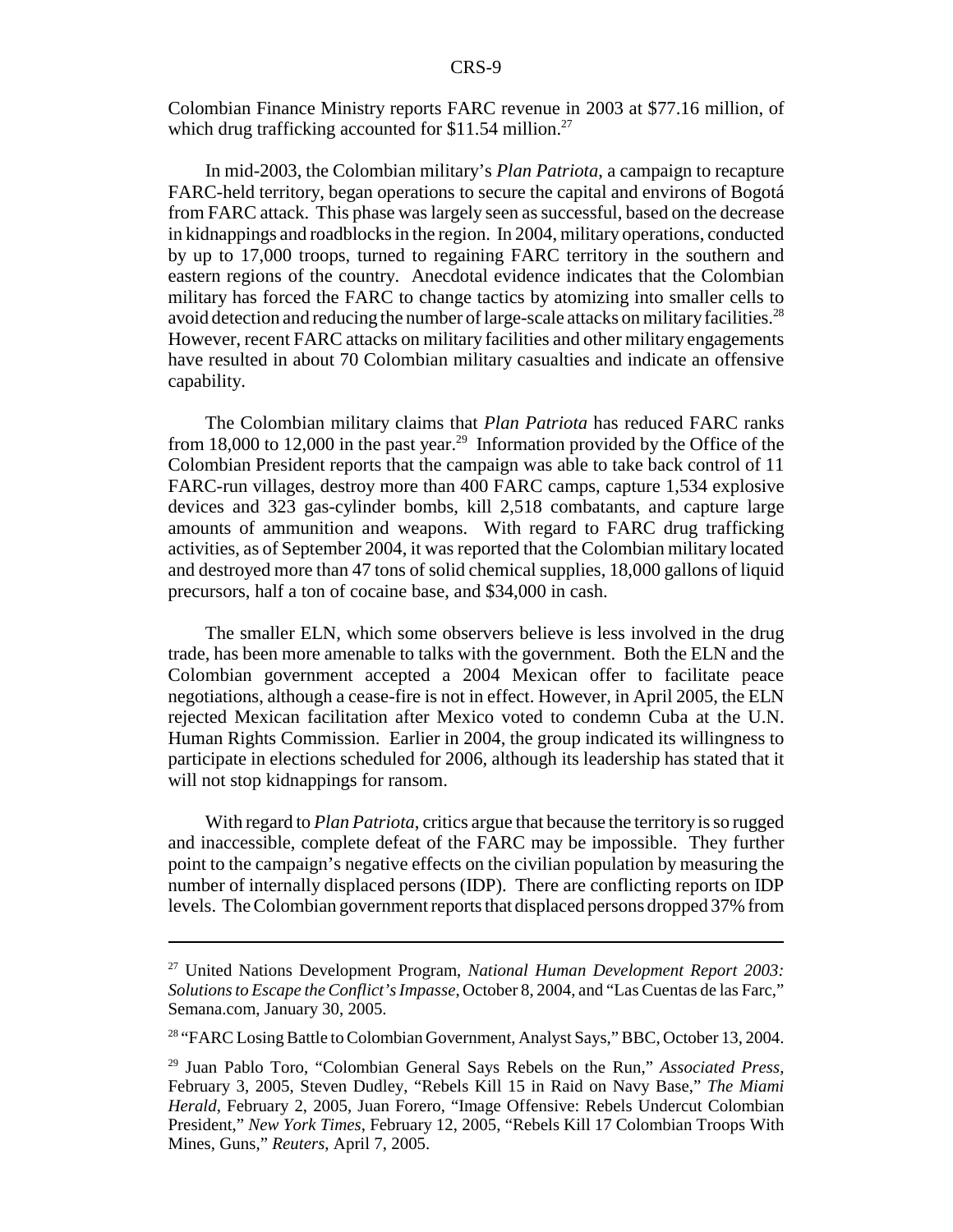2003, while a Colombian human rights groups reported that levels increased 39% from 208,000 in 2003 to 289,000 in 2004, many of whom have not registered with the Colombian government as displaced.<sup>30</sup> The Department of Defense reports that Southern Command (Southcom) is supporting the development of a civil affairs capability of the Colombian military to mitigate the negative impact of military operations, and to integrate humanitarian assistance into military planning.

Some critics of U.S. policy believe that assistance to the Colombian military serves to increase its autonomy from civilian authority, and provides a rationale for the military to be concerned with internal enemies, in the form of drug traffickers, rather than external threats, the standard function of militaries. This is of particular concern in Latin America where militaries have often intervened in civilian politics. Critics contend that the United States should not be expanding the role of foreign militaries to perform functions that would not be in line with its own laws or those of other democracies. (The U.S. Posse Comitatus Act of 1878 established the principle prohibiting the use of the armed forces in law enforcement activities.) According to this argument, U.S. assistance counters other U.S. objectives, such as to promote democracy by ensuring civilian control of the military. Instead, it blurs the distinction between police and military functions. $31$ 

**Economic Development.** Confidence in the economy has increased with the improved security situation, although some observers believe the country's economic rebound may be stalling.<sup>32</sup> The World Bank characterizes Colombia as a middle income country, with per capita GDP of \$7,040 in 2003, according to the U.N. Development Program. GDP growth was 3.5% in 2004 with an inflation rate of 5.5%. It is estimated that the drug trade contributes between 2.0% and 2.5% to Colombia's annual GDP. $^{33}$  Colombia had the best performing stock market in the world in 2004. Colombian exports help the economic situation, especially the benefits it receives under the Andean Trade Promotion and Drug Eradication Act. Colombia, with Peru and Ecuador, is currently negotiating a free trade agreement with the United States.

Colombia has been an important petroleum exporter, but the armed conflict has led to production decreases. Oil exports are its largest single source of foreign revenue, accounting for 28% of export revenues and 10% of government revenues in 2003. Production declined to 560,206 barrels per day (bbl/d) in 2003 from a high of 830,000 bbl/d in 1999. It exported 195,000 barrels per day to the United States in 2003, a decrease of 25% from 2002. This follows a 13.5% decline the previous

<sup>30</sup> Cesar Garcia, "Colombian Rights Group: Offensive Against Rebels Forcing Thousands of Peasants to Flee Their Homes," *Associated Press*, February 1, 2005.

<sup>&</sup>lt;sup>31</sup> Adam Isacson, Lisa Haugaard, and Joy Olson, "Creeping Militarization in the Americas," in *NACLA Report on the Americas*, November-December 2004, and Adam Isacson, "The U.S. Military in the War on Drugs," in *Drugs and Democracy in Latin America*, 2004.

<sup>32 &</sup>quot;Colombia: Country Risk Summary," *Economist Intelligence Unit*, February 3, 2005.

<sup>33 &</sup>quot;Country Briefings: Colombia. Economic Structure," *Economist Intelligence Unit*. December 29, 2003.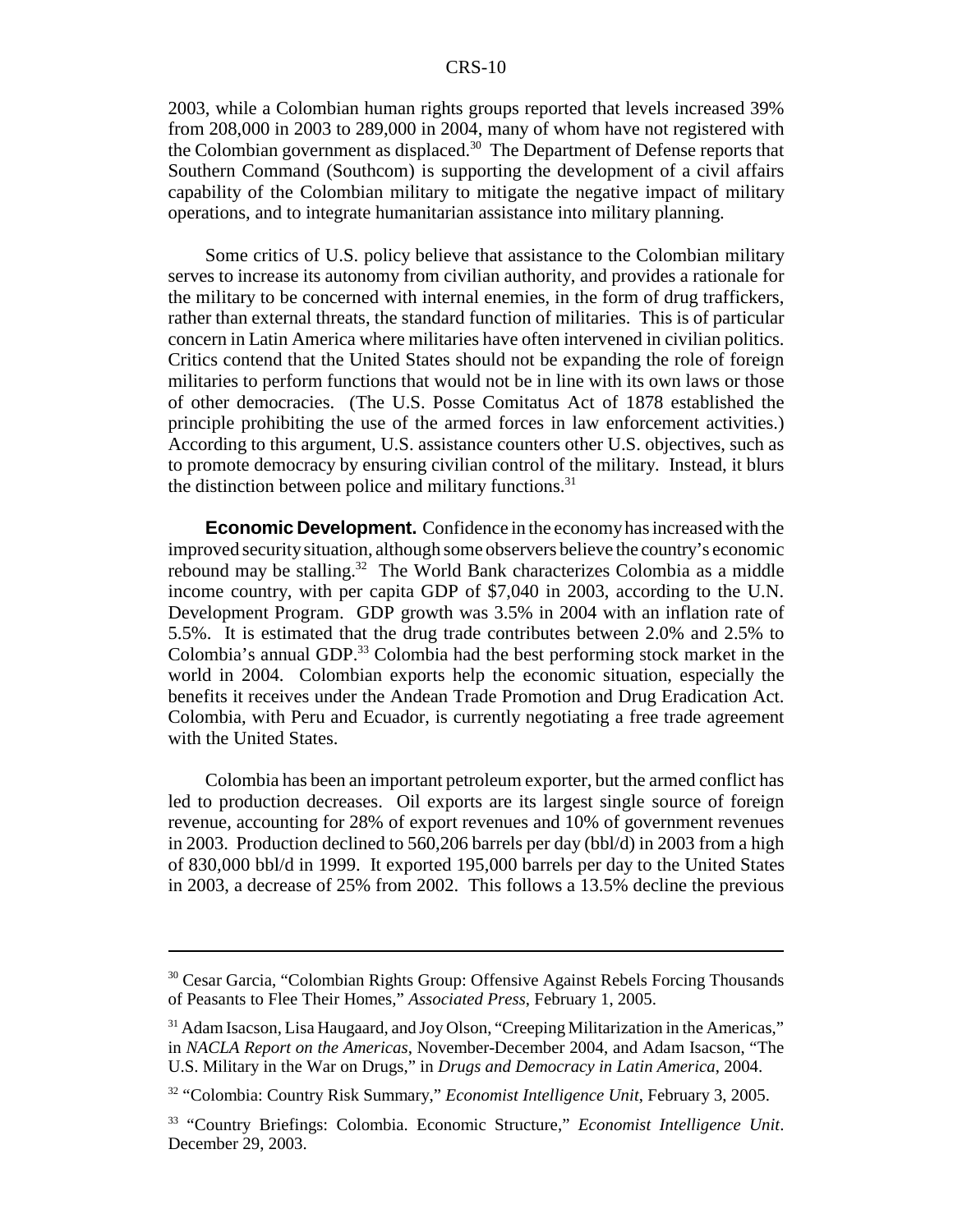year.<sup>34</sup> Both the FARC and ELN have targeted energy production and transportation infrastructure. A major target has been the 490-mile Caño Limón Coveñas oil pipeline. In 2001, it was bombed 170 times resulting in shutdowns for seven months at a cost of approximately \$500 million in revenues and royalties to Colombia. Since then, there has been a marked decrease in attacks. Aggressive exploration of new reserves has been hindered by the fighting and the lack of effective government control of all parts of the country. Colombian officials have warned that the country could soon become a net importer of oil if no new significant fields are found.

|                    | 2001 | 2002           | 2003 | 2004       |
|--------------------|------|----------------|------|------------|
| Caño Limón Coveñas | 170  | 4 <sub>1</sub> | 34   | $\sqrt{7}$ |
| All Pipelines      | 263  | 74             | 179  | 103        |

**Table 4. Attacks on Oil Pipelines, 2001-2004**

**Source:** Ministry of Defense, Government of Colombia.

**Promotion of Democracy, Rule of Law, and Human Rights.** The promotion of democracy and rule of law, and respect for human rights are shared components of both Colombian and U.S. objectives for Plan Colombia. The State Department's annual report on human rights for 2004 reported that some progress had been made, but that serious problems remained. In 2004, there were between 3,000 and 4,000 civilian deaths due to the armed conflict. While the civilian judiciary is considered independent of the executive branch, it is reported to be "overburdened, inefficient, and subject to intimidation and corruption by terrorist groups and common criminals."35 The State Department report recognized that the security forces were under the effective control of civilian authorities, but that there were still instances in which members of the security forces committed serious violations of human rights, including cooperation with paramilitary groups. Labor union leaders continued to be targeted by illegally armed groups, hindering trade union activities, but killings of trade union leaders declined 25% during 2004.

The U.S. Agency for International Development supports programs to modernize the criminal justice system, promote human rights, strengthen local government, and increase transparency. Thirty-seven "justice houses," providing access to legal services, have been created, handling about 2.7 million cases since 2001. USAID also helped establish 35 oral trial courtrooms, and provided training for judges in oral trials, legal evidence and procedures. The establishment of oral courtrooms is part of a larger effort to transition Colombia's judicial system from a Napoleonic to an accusatorial system, that it is believed will also improve its efficiency. Transparency International, a non-governmental organization that monitors corruption, reported that Colombia's ranking in its annual survey had improved by 17% between 2000 and 2003.

<sup>&</sup>lt;sup>34</sup> U.S. Energy Information Administration, U.S. Department of Energy, "Colombia: Country Analysis Brief," July 2004.

<sup>35</sup> U.S. Department of State, *Country Reports on Human Rights Practices, 2004*.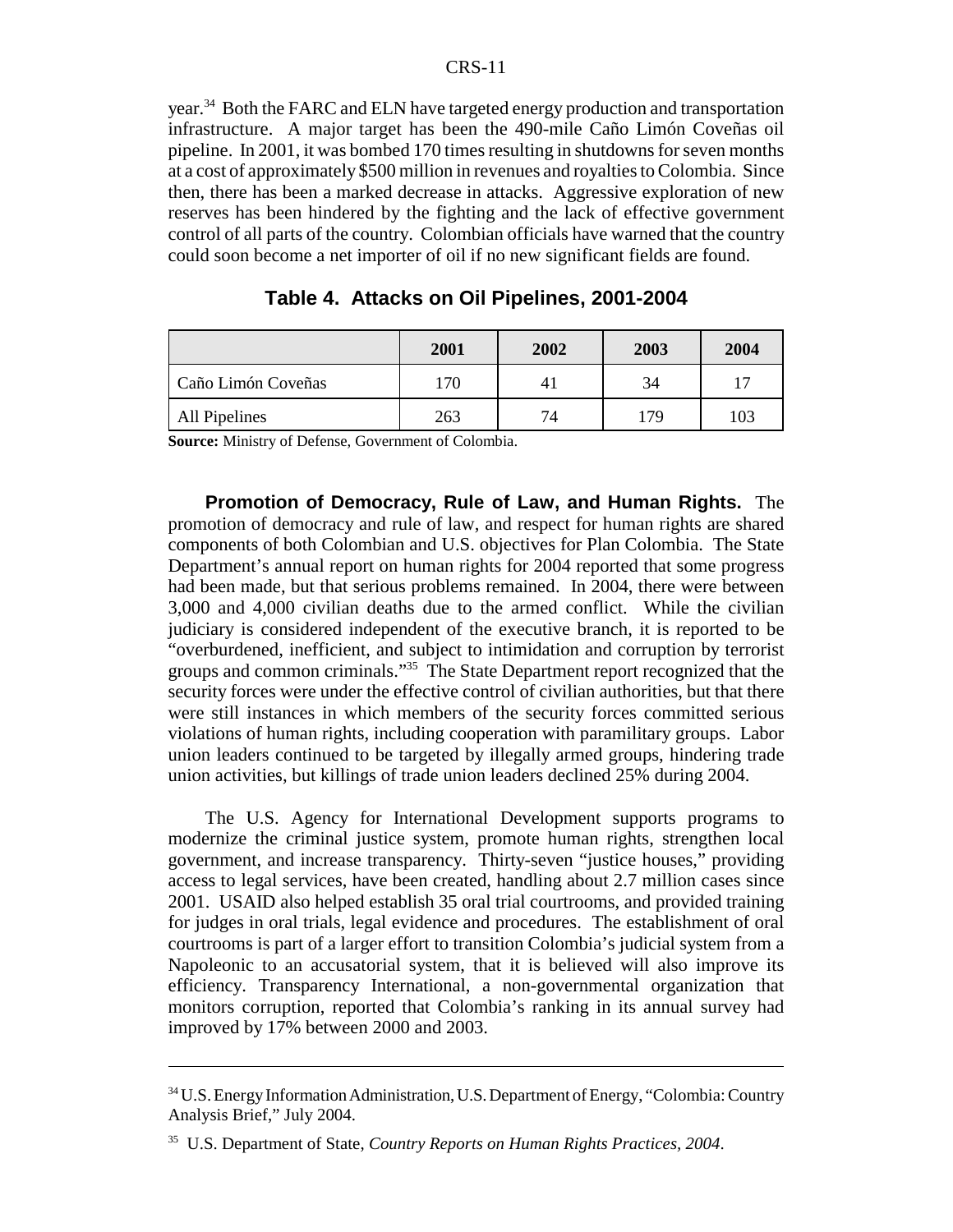Non-governmental organizations monitoring human rights have consistently criticized the State Department for certifying that the Colombian government is making progress with regard to human rights. U.S. law requires that the Secretary of State annually certify that the Colombian military is suspending any personnel credibly alleged to have committed human rights violations or to have aided paramilitaries; that the government is cooperating with human rights investigations and is prosecuting those involved in violations; and that steps are being take to sever links between the military and paramilitaries and dismantle paramilitary leadership and financial networks. Critics point to the State Department's own annual human rights report indicating that there is still collusion between paramilitaries and members of Colombia's security forces and that little progress has been made on a number of pending investigations. Human rights organizations have also expressed alarm at the passage of anti-terrorism legislation that grants Colombia's security forces increased powers to detain suspects for up to 36 hours, to search homes, and to tap phones, without a legal warrant. In September 2004, the country's constitutional court ruled the legislation unconstitutional.

**Regional Stability.** A justification for U.S. policy in the region is that drug trafficking, with its money laundering and corruptive influences, and armed insurgencies in Colombia have a destabilizing effect on the region. With porous borders amid rugged territory, and an inconsistent state presence in some areas, border regions are seen as particularly problematic. Colombia shares lengthy borders with Venezuela, Peru and Brazil, and much shorter borders with Ecuador and Panama. The State Department's *2004 Patterns of Global Terrorism* report states that Venezuela "continued to be unwilling or unable to assert control over its 1,400 mile border with Colombia," with the FARC and ELN using Venezuelan territory as safehavens, and to transship arms and drugs, secure logistical supplies, and commit kidnappings and extortion. Ecuador has been affected, according to a Colombian human rights monitoring organization, by a flow of displaced Colombians fleeing the fighting in the south of Colombia.<sup>36</sup> The situation has at various times heightened tension between Colombia and Venezuela, the most recent tensions due to the kidnapping of a FARC official in Venezuela, who then turned up in Colombian custody.

**Prospects for U.S. Disengagement.** Plan Colombia was presented to Congress as a six-year plan, and several committees held hearings in 2003 to assess its progress at the mid-way point. Despite some expectations that U.S. support for Plan Colombia would end, or begin to decrease in FY2006, U.S. and Colombian officials have argued that significant progress has been made, but that more needs to be done.<sup>37</sup> While there has been measurable progress in Colombia's internal security, as measured by decreases in violence, and in the eradication of drug crops, no effect has been seen with regard to price, purity, and availability of cocaine and heroin in the United States. Military operations against illegally armed groups have intensified, but the main leftist guerrilla group has neither been defeated, nor brought closer to wanting to enter peace negotiations. The demobilization of rightist

<sup>36</sup> Ibid., Garcia, February 1, 2005.

<sup>37</sup> Pablo Bachelet, "Bush Wants Spending on Colombia Drug War Altered Little," *The Miami Herald*, February 8, 2005.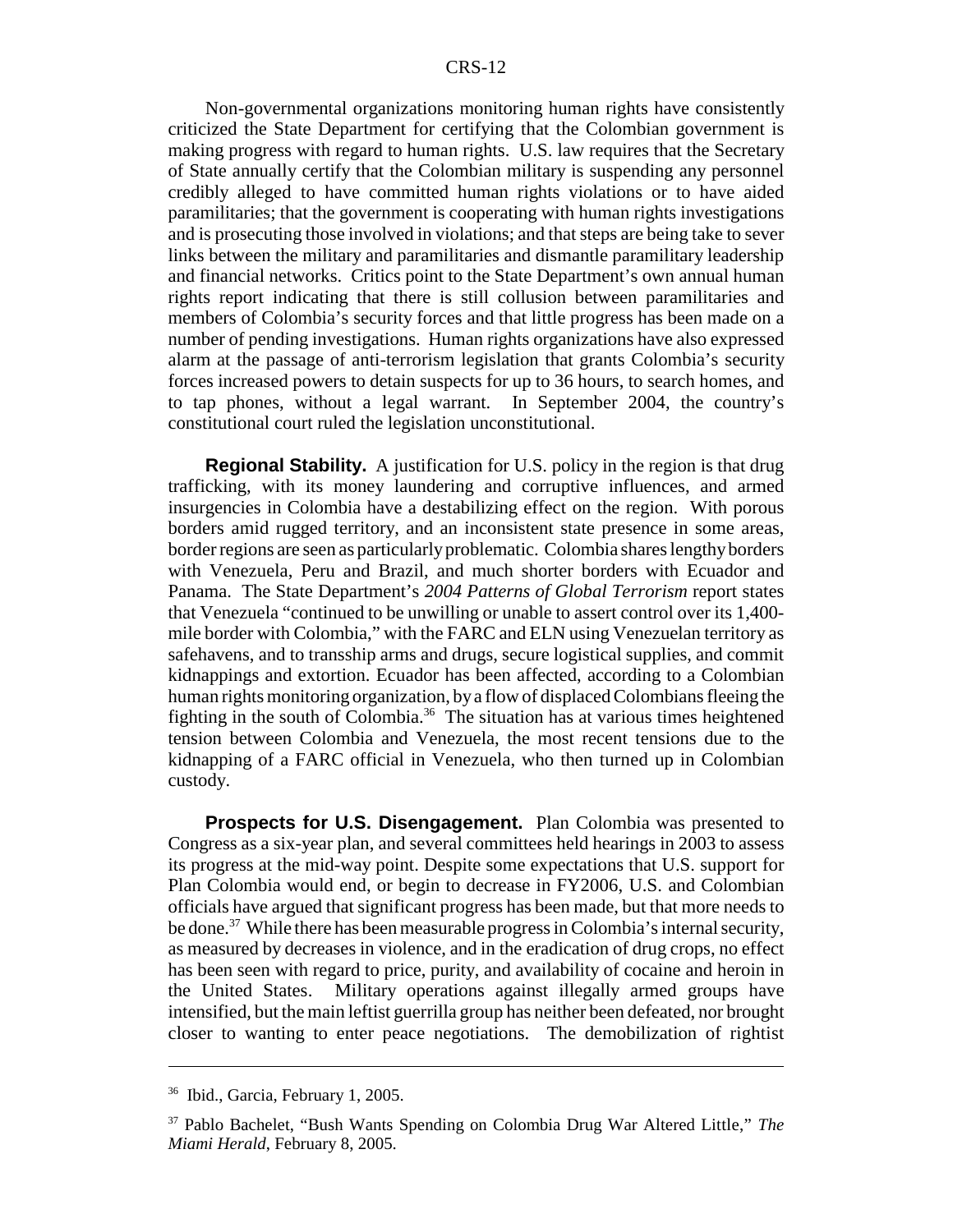paramilitary fighters is proceeding, but without a legal framework for holding demobilized persons accountable for criminal activity, human rights abuses, or preventing them from joining armed groups in the future.

While the demobilization process holds the promise of removing up to 19,000 fighters from the conflict, Congress has expressed concerns that the process ensures that illegally armed groups are dismantled, deters members from resuming illegal activities, and holds accountable those who have violated human rights and committed other crimes. The FY2005 Consolidated Appropriations Act (P.L. 108- 447) recommended that the State Department not request funding for demobilization until the Department of Justice determines that the process is consistent with U.S. anti-terrorism laws, that the demobilizing groups are respecting a cease-fire and cessation of illegal activities, and that the legal framework eventually adopted not prevent the extradition of suspected criminals to the United States.

Some Members of Congress have urged the "Colombianization" of the program, under which Colombian security forces would assume the operational capabilities to take over functions now provided by the United States. General James T. Hill testified to Congress in 2004, when he was the head of the U.S. Southern Command, that the capabilities of the Colombian military had measurably improved, as evidenced by *Plan Patriota*. 38 On the other hand, the Government Accountability Office reported in 2003 that Colombia was not capable of assuming more responsibilities in the near future, despite U.S. training programs.<sup>39</sup> The Colombian government is now spending more on its security forces than ever (4.5% of GDP), but some observers doubt the sustainability of the effort without fiscal reforms.<sup>40</sup>

Some Members believe the international community should be providing more support for Plan Colombia. The Western Hemisphere Subcommittee of the House International Relations Committee held hearings on the topic on November 18, 2004. Rates of cocaine abuse have increased in Europe, yet critics argue that Europe has not provided sufficient levels of assistance. The Colombian Agency for International Cooperation reported that the European Union and its member states spent about \$120 million in Colombia in 2003.<sup>41</sup> At a February 3-4, 2005 international donors conference held in Cartegena, Colombia, attended by the United States, Europe, Japan, Canada, Argentina, Brazil, Chile and Mexico, the Colombian government presented its demobilization plan and the need for international support. It is

<sup>38</sup> Testimony of General James T. Hill, Commander, U.S. Southern Command, U.S. House Government Reform Committee, June 17, 2004.

<sup>39</sup> U.S. Government Accountability Office, *Drug Control. Specific Performance Measures and Long-Term Costs for U.S. Programs Have Not Been Developed*, June 16, 2003, GAO-03-783.

<sup>40</sup> Cárdenas, et al., 2005.

<sup>&</sup>lt;sup>41</sup> Testimony of Robert R. Charles, Assistant Secretary, Bureau of International Narcotics and Law Enforcement, U.S. Department of State, Western Hemisphere Subcommittee of the House International Relations Committee hearing on Aid to Colombia: The European Role in the Fight Against Narco-Terrorism, November 18, 2004.